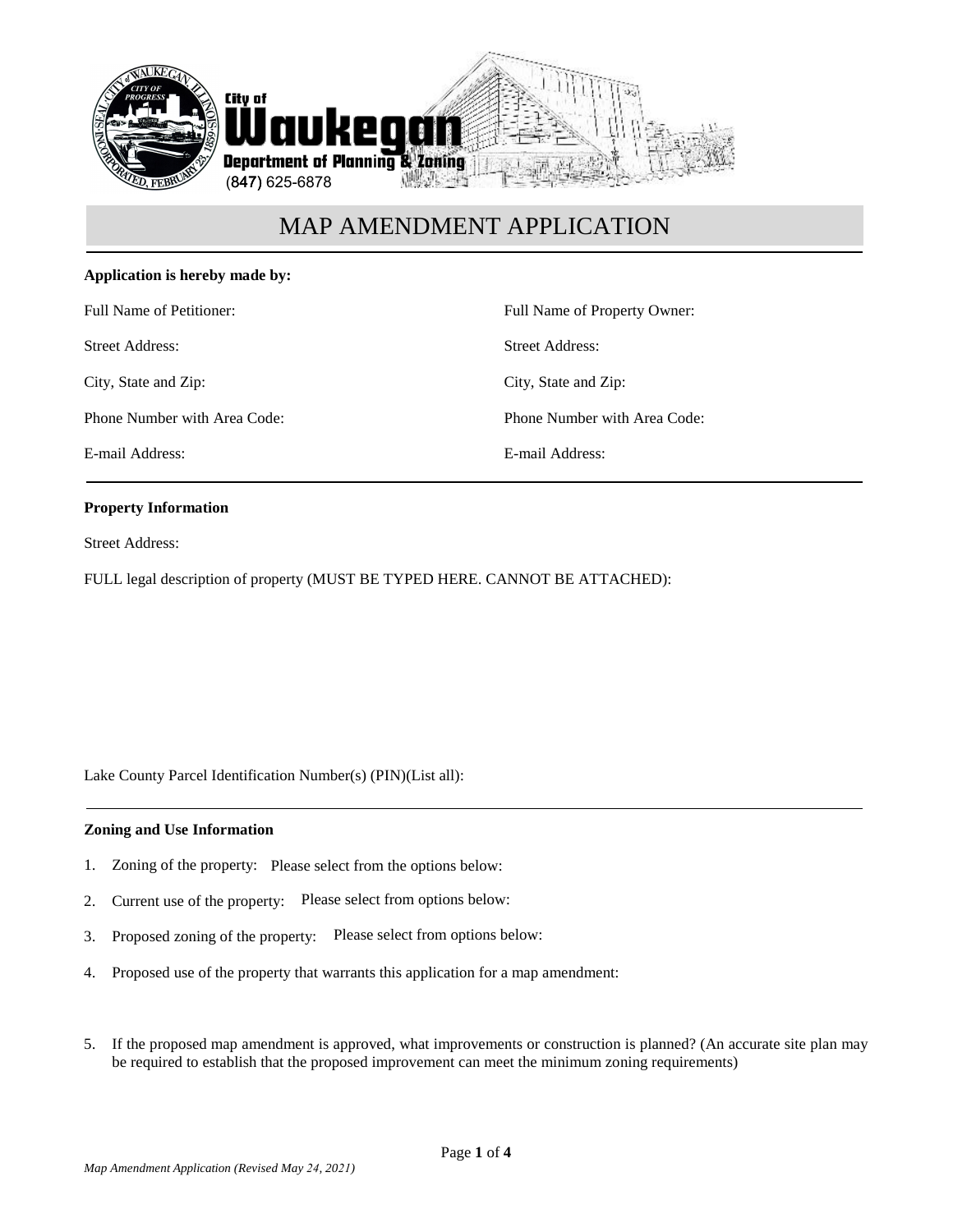#### **Findings of Fact**

The City of Waukegan Zoning Ordinance requires that the Planning and Zoning Commission take into consideration the factors listed below in making its recommendation to the City Council. As the applicant, you must demonstrate why the proposed map amendment is appropriate. The burden of proof for a map amendment rests with the applicant. Each of the questions below must be addressed as part of the application. If you do not believe a particular factor does not apply to the property in question, indicate "Not applicable" *and explain why it does not apply.*

- 1. Identify the existing uses of the properties within the general area of the property in question.
- 2. Identify the existing zoning classification of the properties within the general area of the property in question.
- 3. Describe how the proposed map amendment will not have an adverse effect on the value of adjacent properties. *Compare the value of the subject property and nearby properties under the current zoning to their potential value under the proposed zoning.*
- 4. Describe how the subject property cannot be reasonably used for any of the uses currently permitted under its current zoning classification. (*Physical and market conditions may be considered*.)
- 5. How long has the property been vacant, as presently zoned, in comparison to other properties in the area where this property is located? (*If a property has been vacant longer than other similar properties in the area, it may be an indicator that the existing zoning is inappropriate*.)
- 6. What is the trend of development, if any, in the general area of the property in question?
- 7. How does the proposed map amendment, and ultimately the use of the property, relate to the land use plan of the current City of Waukegan Comprehensive Plan?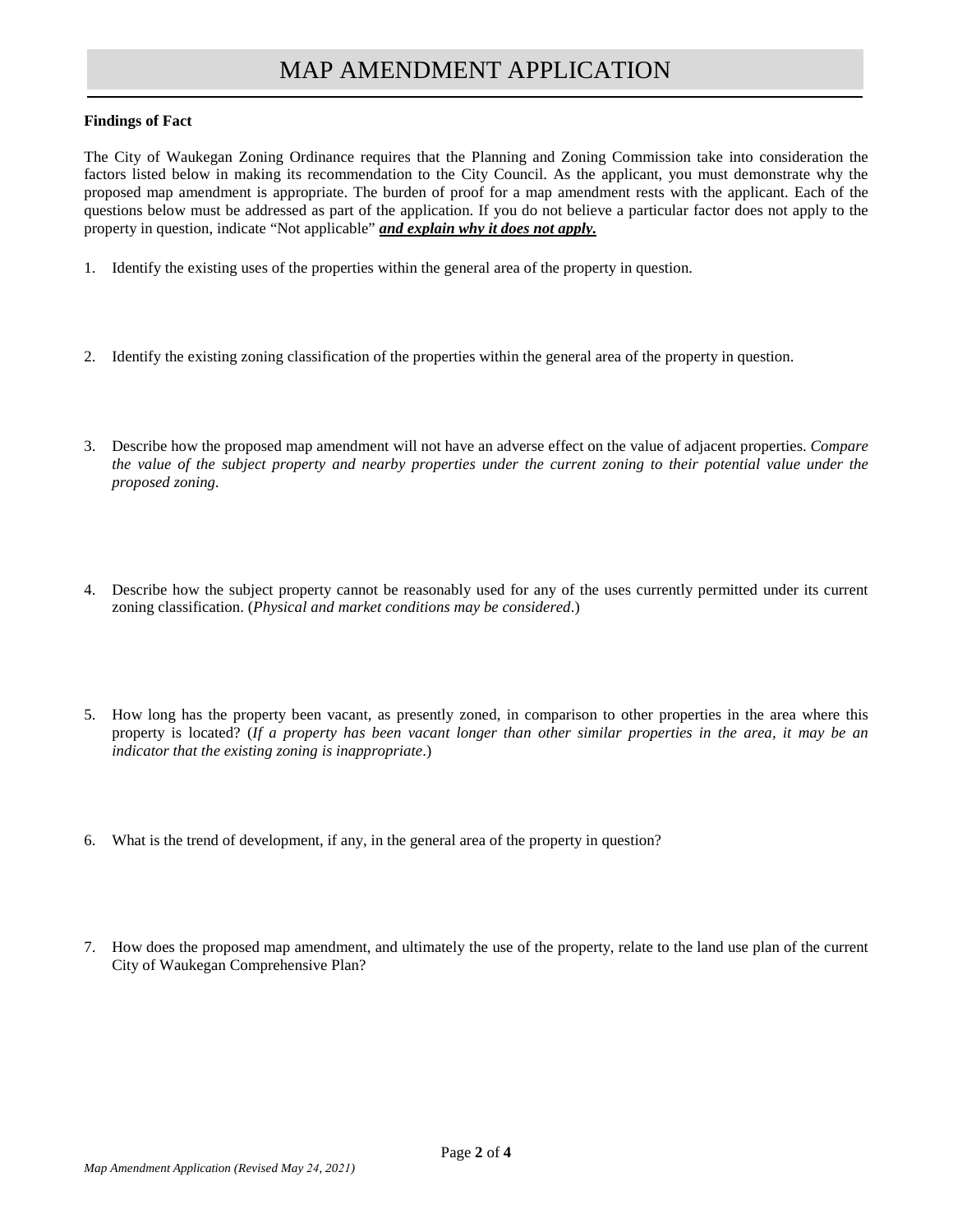#### **Signatures and Notary Seal**

I (We) certify that all of the above statements and statements on any documents or drawings submitted herewith are true to the best of my (our) knowledge and belief.

Name of Applicant Signature of Applicant and Date

Name of Property Owner Signature of Property Owner and Date

### **SIGNATURE BY THE PROPERTY OWNER GRANTS ACCESS TO THE PROPERTY IN QUESTION TO THE CITY OF WAUKEGAN, ITS STAFF, COMMISSION AND CITY COUNCIL MEMBERS.**

**NOTARY**

STATE OF  $\overline{\phantom{a}}$ 

COUNTY OF )

I, the undersigned, a Notary Public, in and for said County, in the State aforesaid, DO HEREBY CERTIFY THAT

) SS.

## (NAME OF APPLICANT)

is/are personally known to me, that said person(s) appeared before me this day in person and severally acknowledged that he/she/they signed and delivered the forgoing owners authorization above as his/her/their free and voluntary act for the uses and purposes herein set forth.

Given under my hand and Notary Seal, this  $\frac{1}{2}$  day of  $\frac{1}{2}$  ...  $\frac{20}{2}$ .

| <b>NOTARY SEAL</b> |  |
|--------------------|--|

Signature of Notary Public

NOTARY SEAL